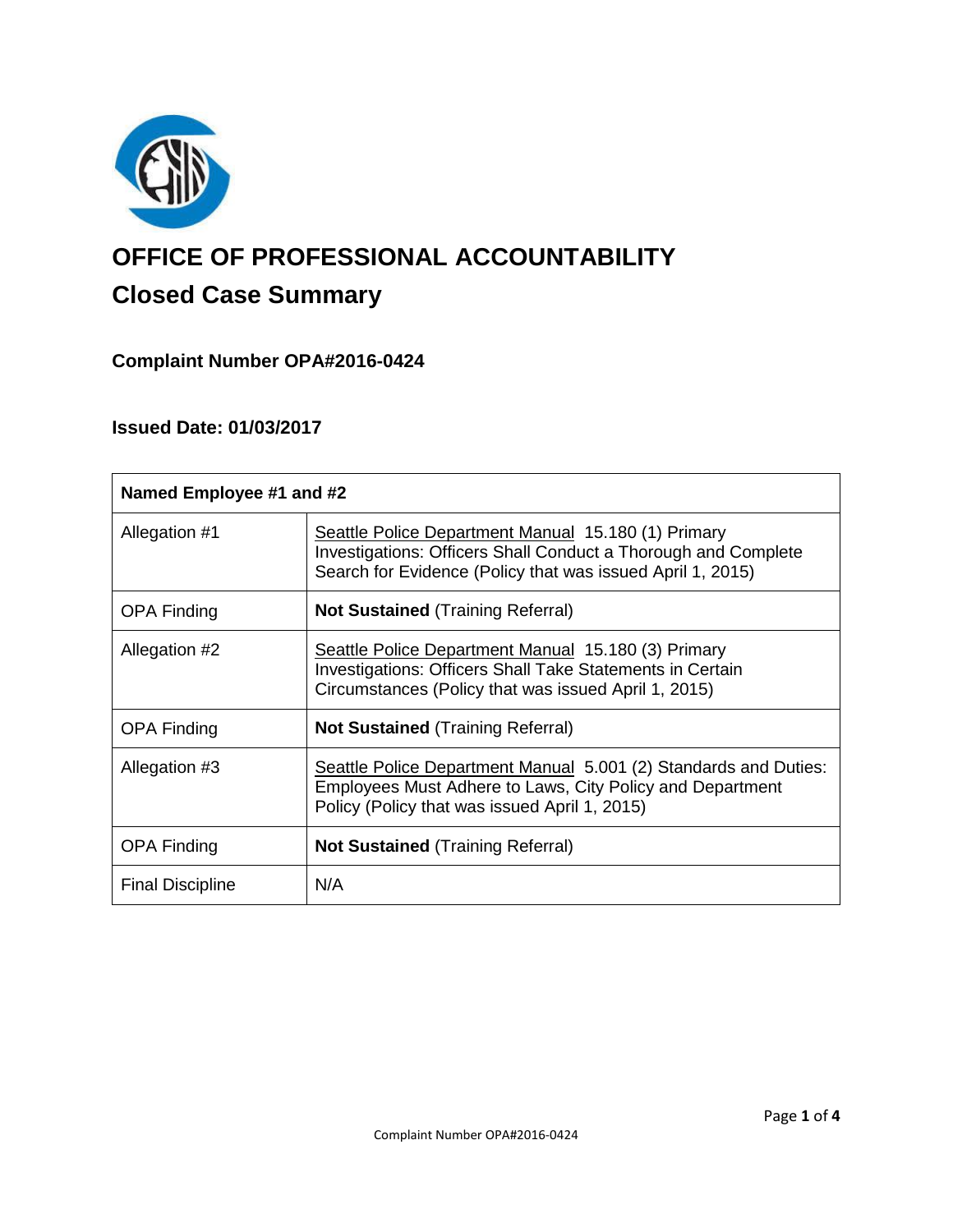| <b>Named Employee #3</b> |                                                                                                                                                  |
|--------------------------|--------------------------------------------------------------------------------------------------------------------------------------------------|
| Allegation #1            | Seattle Police Department Manual 6.010-TSK-1 Arrests: Sergeant<br>Screening and Approving An Arrest (Policy that was issued<br>February 1, 2016) |
| <b>OPA Finding</b>       | <b>Not Sustained (Training Referral)</b>                                                                                                         |
| <b>Final Discipline</b>  | N/A                                                                                                                                              |

# **INCIDENT SYNOPSIS**

The Named Employees responded to a domestic disturbance.

# **COMPLAINT**

The complainant, a supervisor within the Department, alleged that the Named Employees failed to make a mandatory Domestic Violence (DV) arrest, and that they instead had the individual transported to the hospital for an involuntary "committal" or a Mental Health Evaluation. The complainant also alleged that the supervisor failed to overrule the officers' decision when they screened this call with him.

# **INVESTIGATION**

The OPA investigation included the following actions:

- 1. Review of the complaint memo
- 2. Review of In-Car Videos (ICV)
- 3. Search for and review of all relevant records and other evidence
- 4. Interviews of SPD employees

# **ANALYSIS AND CONCLUSION**

The complainant alleged that Named Employee #1 and #2 failed to make a mandatory DV arrest. It was alleged that Named Employee #3 did not properly screen the incident leading to the subject being involuntarily committed instead of booked into jail. Named Employee #1 and Named Employee #2 responded to a domestic disturbance where the victim advised the 911 call taker that the subject had threatened to kill her and that he had also kicked her. Named Employee #1 spoke with the victim. She stated that the subject was recently released from a psychiatric hospital and had ongoing problems. She alleged that he kicked her and threatened to kill her and she wanted him returned to the hospital. Named Employee #1 did not believe that he had a mandatory arrest situation and that the subject would be better served by going back to the hospital. Because he did not believe it was a mandatory DV arrest he did not conduct a full DV investigation, including taking statements as required. He screened it with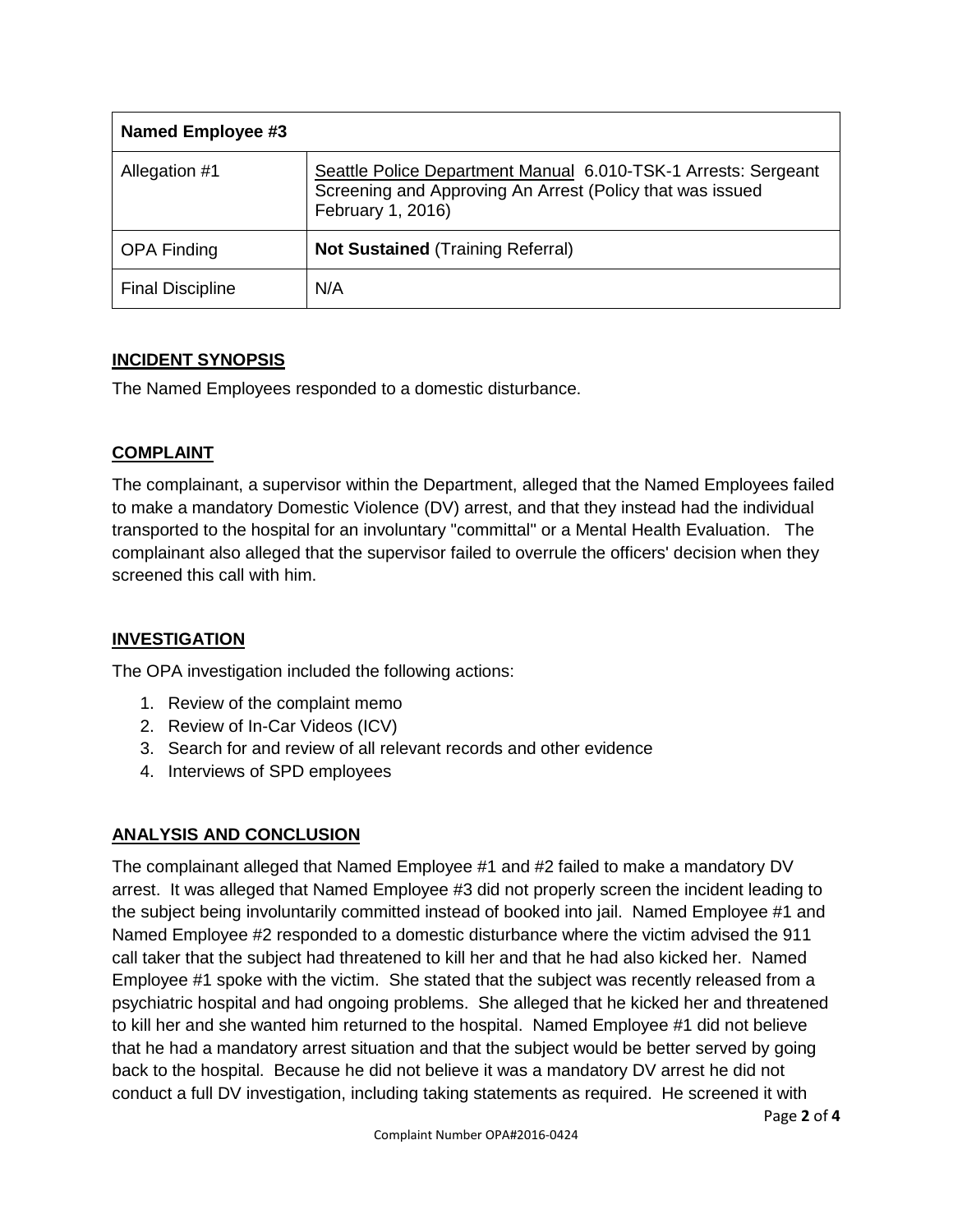Named Employee #3 who approved of the involuntary committal. The law states that an officer shall take into custody anyone who is over 16 years of age and commits a DV assault. The intent of the legislation was to provide the maximum protection possible to victims of domestic violence. It was clear from the evidence and the Named Employees' interviews that they took into consideration the protection of the victim, the fact the subject was in crisis and their desire to find a course of action that would best serve the needs of the subject. The officers clearly were motivated to fulfill the Department's commitment to assisting those in crisis over merely incarcerating them. However, the jail does provide greater safeguards for victims of domestic violence; a condition of release is that the subject must sign a No Contact Order. The jail can also make mental health referrals for subjects in need of additional services.

#### **FINDINGS**

#### **Named Employee #1 and #2**

#### Allegation #1

Taking into consideration the intent of the Named Employees, the intent of the law and the Department's commitment to alternate resolutions for those in crisis, a finding of **Not Sustained** (Training Referral) was issued for *Primary Investigations: Officers Shall Conduct a Thorough and Complete Search for Evidence.*

#### Allegation #2

Taking into consideration the intent of the Named Employees, the intent of the law and the Department's commitment to alternate resolutions for those in crisis, a finding of **Not Sustained** (Training Referral) was issued for *Primary Investigations: Officers Shall Take Statements in Certain Circumstances.*

#### Allegation #3

Taking into consideration the intent of the Named Employees, the intent of the law and the Department's commitment to alternate resolutions for those in crisis, a finding of **Not Sustained** (Training Referral) was issued for *Standards and Duties: Employees Must Adhere to Laws, City Policy and Department Policy.*

**Required Training:** The Named Employees' supervisor needs to review the mandatory arrest provisions with Named Employee #1 and #2. The supervisor should also review with the Named Employees how to conduct a primary investigation into domestic violence, emphasizing when statements are required. The supervisor should also take time to recognize Named Employee #1 and #2's commitment to serving the community, particularly those in crisis. Named Employee #2 should be reminded that, in a two-officer car, both officers are equally responsible for the decisions made during an incident. Stating that he was the back-up officer did not relieve Named Employee #2 of the responsibility ensuring that law, policy and training were followed.